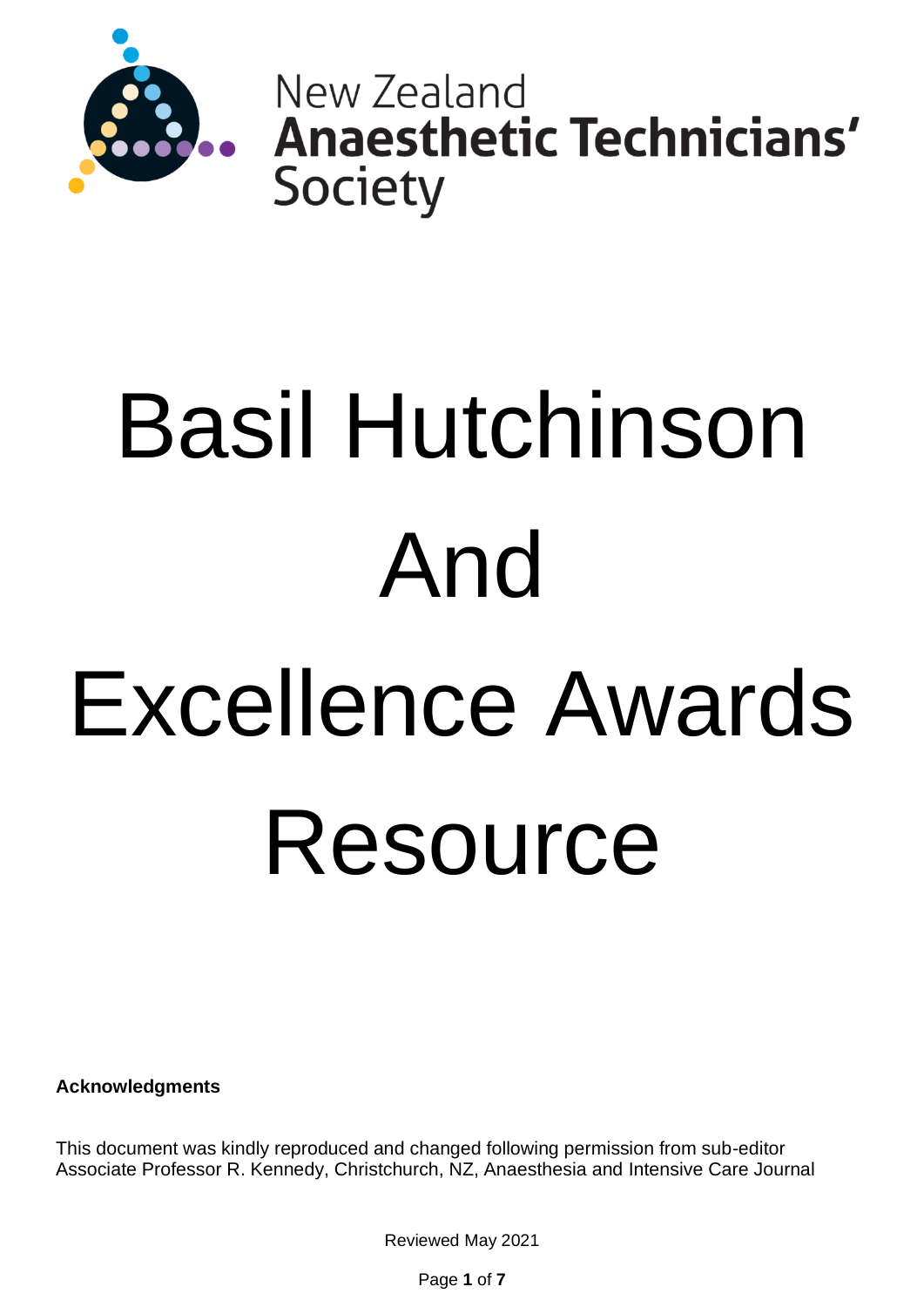# **Contents**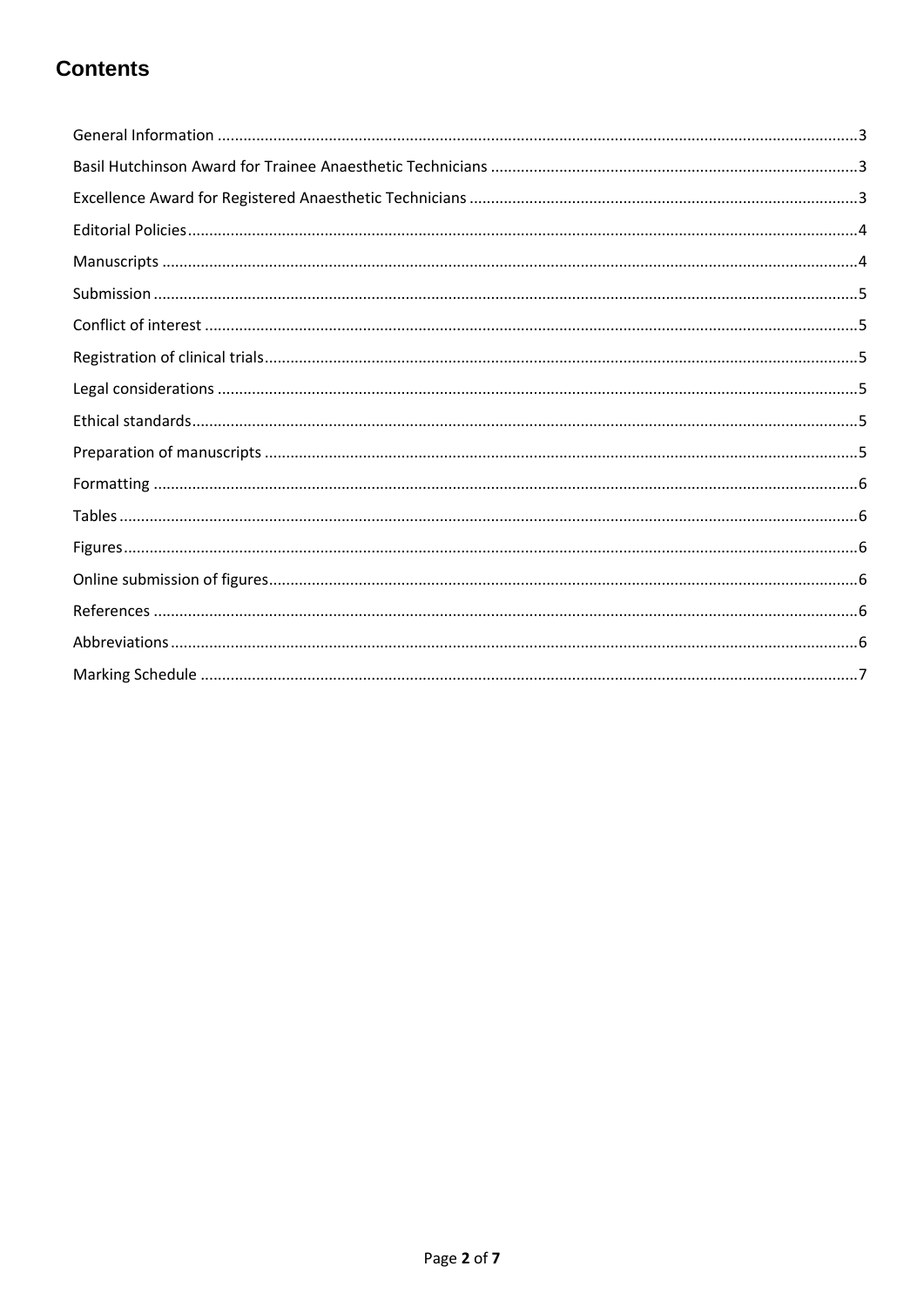#### <span id="page-2-0"></span>**General Information**

The Basil Hutchinson and Excellence (formerly Covidien & Medtronic) awards are annual events where members of the New Zealand Anaesthetic Technicians' Society (NZATS) are invited to put forward a manuscript of their choosing so they may inform their colleagues of their research and experience. The awards are judged by an unbiased party of three judges and the winners are announced at the annual society's conference. If the minimum mark is not achieved then there will be no winner for that year.

#### <span id="page-2-1"></span>**Basil Hutchinson Award for Trainee Anaesthetic Technicians**

An Award for Trainee Anaesthetic Technicians working within the field of Anaesthesia and are a current financial member of NZATS. It is awarded for the best case study, research paper or historical essay relating to the area of Anaesthesia, written in the last 12 months, and as marked by 3 judges. AUT assignments (from your coursework) will not be considered acceptable submissions for this competition.

#### **Categories:**

Case study, research paper or historical essay with regard to the area of Anaesthesia.

#### <span id="page-2-2"></span>**Excellence Award for Registered Anaesthetic Technicians**

An Award for Registered Anaesthetic Technicians working within the field of Anaesthesia and are a current financial member of NZATS. It is awarded for the best case study, research paper, historical essay or poster presentation relating to the area of Anaesthesia, written in the last 12 months, and as marked by 3 judges.

**Categories:** Case Study, Research Paper, Historical Essay or Poster Presentation with regard to the area of Anaesthesia.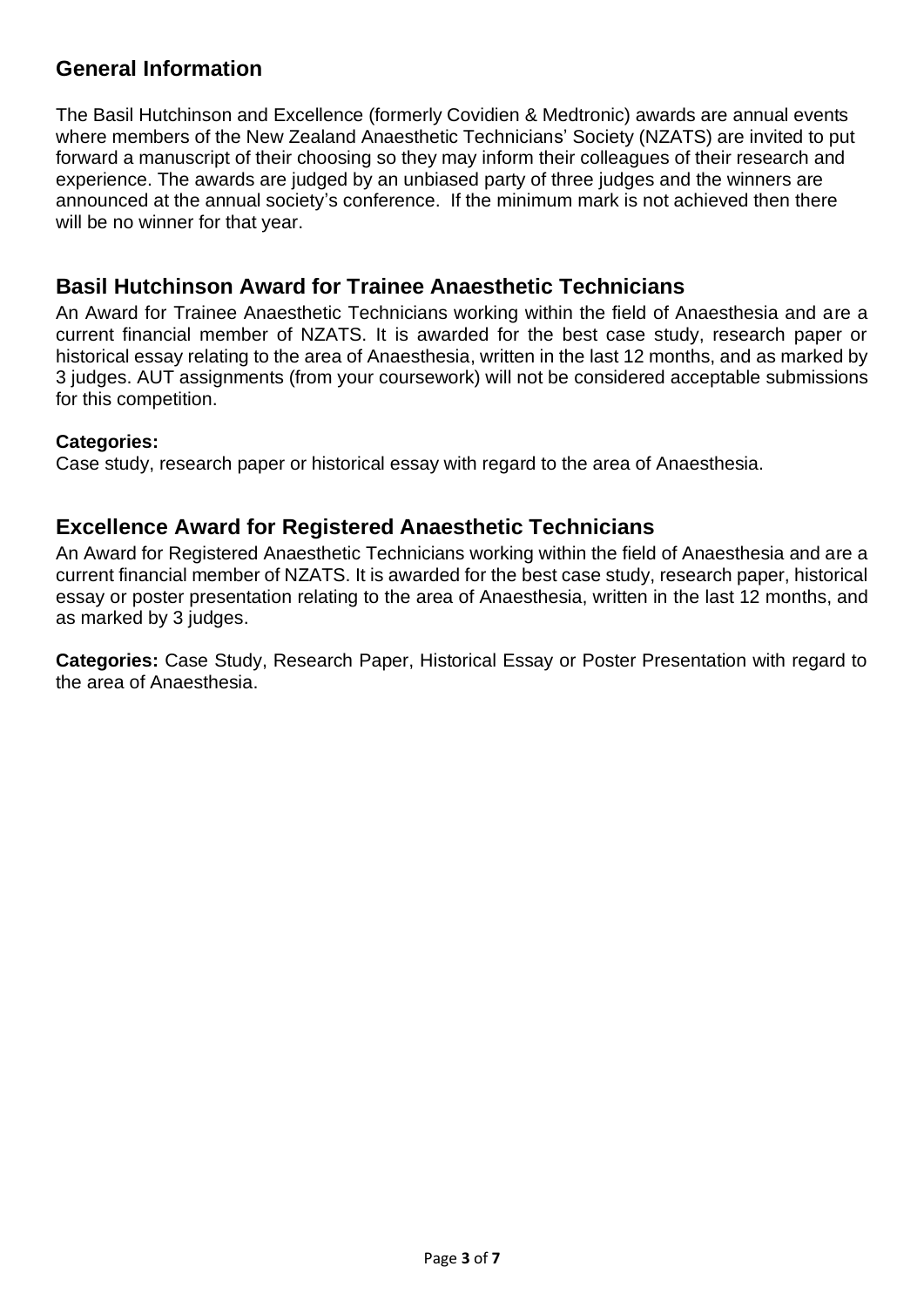# <span id="page-3-0"></span>**Editorial Policies**

The overriding mission of the awards is to produce a paper that has educational value and scientific merit for colleagues associated with anaesthesia technology. The educational value must apply to a wide range of readers and not be limited to a particular region or country, with the exceptions of Australia and New Zealand. The scientific merit will be **judged on the novelty of the work, the validity of the methodology and the soundness of the interpretation of the findings.** 

Papers must have sufficient clinical relevance to be of interest to practising anaesthetic technicians. Papers must be written less than twelve months ago at the time of submission.

In relation to specific paper types:

- $-$  Randomised clinical trials should comply with the recommendations of the CONSORT statement and utilise its [associated checklist and flow diagram.](http://www.consort-statement.org/) http://www.consortstatement.org/
- ⎯ Clinical studies, including case-controlled and cohort studies, should include appropriate statistical analysis to support their conclusions.
- ⎯ Review articles, whether systematic or narrative, should through critical analysis 'add value' to our knowledge in relation to any specific topic and not merely summarise current knowledge.
- ⎯ Audits will be published only if their findings are likely to apply well outside the institution or institutions in which they were conducted.
- ⎯ Surveys must have a response rate that ensures the findings are representative of the population under study.
- ⎯ Case reports must describe a novel technique, a novel application of a conventional technique or an unexpected finding, and must have educational value. Case reports of unusual conditions or combinations of unusual conditions managed conventionally will not be considered.

Submissions will be assessed by 3 unbiased judges as nominated by the NZATS Executive. Those submissions considered potentially suitable for the award may be sent out for external review by an unbiased party.

All papers must represent original work. NZATS reserves the right to use plagiarism detection software and to inform the authors' institution if plagiarism is detected. As plagiarism has implications for all authors included on a paper, all authors should ensure that plagiarism has not been committed.

NZATS aims to provide a decision (accept, request a revision, decline). Due to feedback from previous entrants we are not going to extend the deadline for submissions. Therefore all opportunities will be taken to promote/advertise to maximise the chance for entrants to get involved.

Winners of each award will be notified prior to Conference so that they may arrange travel to attend the formal dinner to receive their award.

#### <span id="page-3-1"></span>**Manuscripts**

Manuscripts should be prepared in accordance with the [International Committee of Medical](http://www.icmje.org/index.html)  [Journal Editors \(ICMJE\) Uniform Requirements for Manuscripts Submitted to Biomedical Journals:](http://www.icmje.org/index.html)  [Writing and Editing for Biomedical Publication.](http://www.icmje.org/index.html) Papers are accepted on the understanding that no substantial part has been, or will be, published elsewhere. This does not refer to the publication of abstracts of presentations at scientific meetings, as long as these are clearly identified as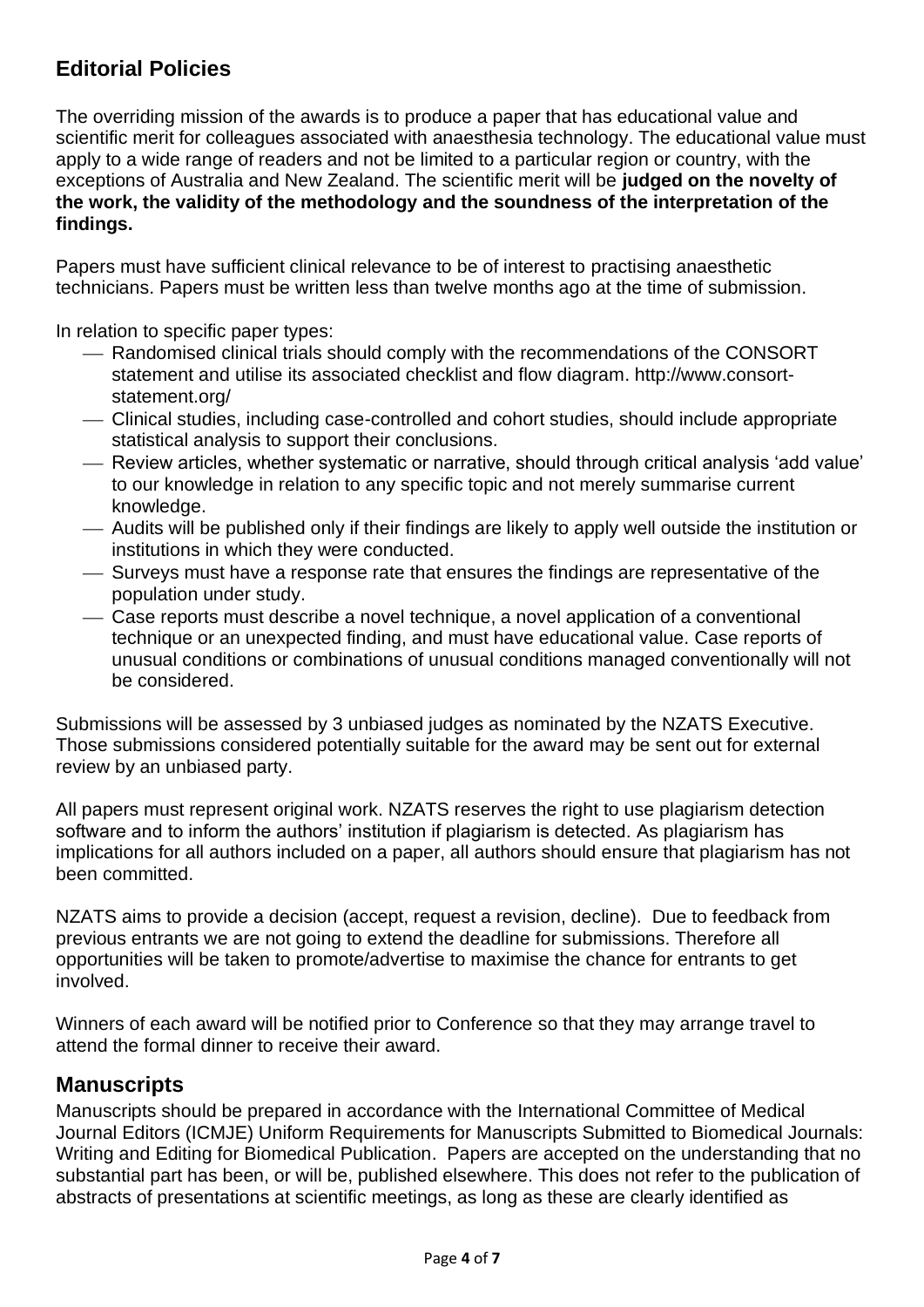abstracts and do not include data that were not presented at the meeting. Papers accepted for publication remain the copyright of NZATS.

# <span id="page-4-0"></span>**Submission**

A copy of the manuscript should be sent to info@nzats.co.nz

The formatting should be Microsoft Word 2007 or later.

# <span id="page-4-1"></span>**Conflict of interest**

Authors must declare in their manuscript whether or not they have a conflict of interest, i.e. personal, professional or business affiliation relevant to the paper, as described by the [ICMJE.](http://www.icmje.org/ethical_4conflicts.html) If any of the authors has a conflict of interest, the ICMJE [Conflict of Interest Disclosure Form](http://www.icmje.org/coi_disclosure.pdf) must be completed and submitted with the manuscript. Sources of funding, equipment or other support must be given.

## <span id="page-4-2"></span>**Registration of clinical trials**

Clinical trials must be registered with a Public Trials Registry as [recommended by the ICMJE.](http://www.icmje.org/publishing_10register.html) In Australia and New Zealand it is recommended that trials are registered with the [Australian and](http://www.anzctr.org.au/)  [New Zealand Clinical Trials Registry.](http://www.anzctr.org.au/) The trial registration number must be stated on the manuscript.

#### <span id="page-4-3"></span>**Legal considerations**

A statement of permission for reproduction from the copyright holder, author or publisher must be provided when any table or figure that has been published elsewhere is included.

#### <span id="page-4-4"></span>**Ethical standards**

Studies on human subjects must comply with the Helsinki Declaration of 1975 and its subsequent revisions, and with the [Australian National Health and Medical Research Council \(NHMRC\)](http://www.nhmrc.gov.au/guidelines/ethics/human_research/index.htm#eth)  [Guidelines](http://www.nhmrc.gov.au/guidelines/ethics/human_research/index.htm#eth) or other national guidelines of an equivalent standard. A statement affirming ethics committee (Institutional Review Board, Research Ethics Committee) approval must be included in the text and must include the name of the approving body and the approval number for the work undertaken. A copy of the approval must be available on request.

Audits and other quality improvement activities submitted for publication must have either institutional ethics committee approval or be registered as a quality assurance/improvement activity within the institution. Registration as a quality assurance/improvement activity does not exempt studies from compliance with appropriate ethical guidelines as indicated above, and the registration number must be provided. Authors uncertain as to whether their quality assurance/improvement activity requires ethics committee approval should check the NHMRC statement ["When does quality assurance in health care require independent ethical review?",](http://www.nhmrc.gov.au/_files_nhmrc/file/health_ethics/human/conduct/guidelines/e46.pdf) and if necessary, obtain written confirmation from their ethics committee that no ethics committee approval is required.

#### <span id="page-4-5"></span>**Preparation of manuscripts**

All papers must be written in English. Standards are the Oxford English Dictionary and British English is preferred for spelling scientific terminology.

Original papers should be divided clearly into the following sections: Summary, Materials and methods, Results, Discussion, Acknowledgements (where appropriate) and References. The summary should not exceed 250 words.

Review articles should not exceed 10,000 words.

Survey questionnaires will not be included in the printed copy but may be included in the website publication.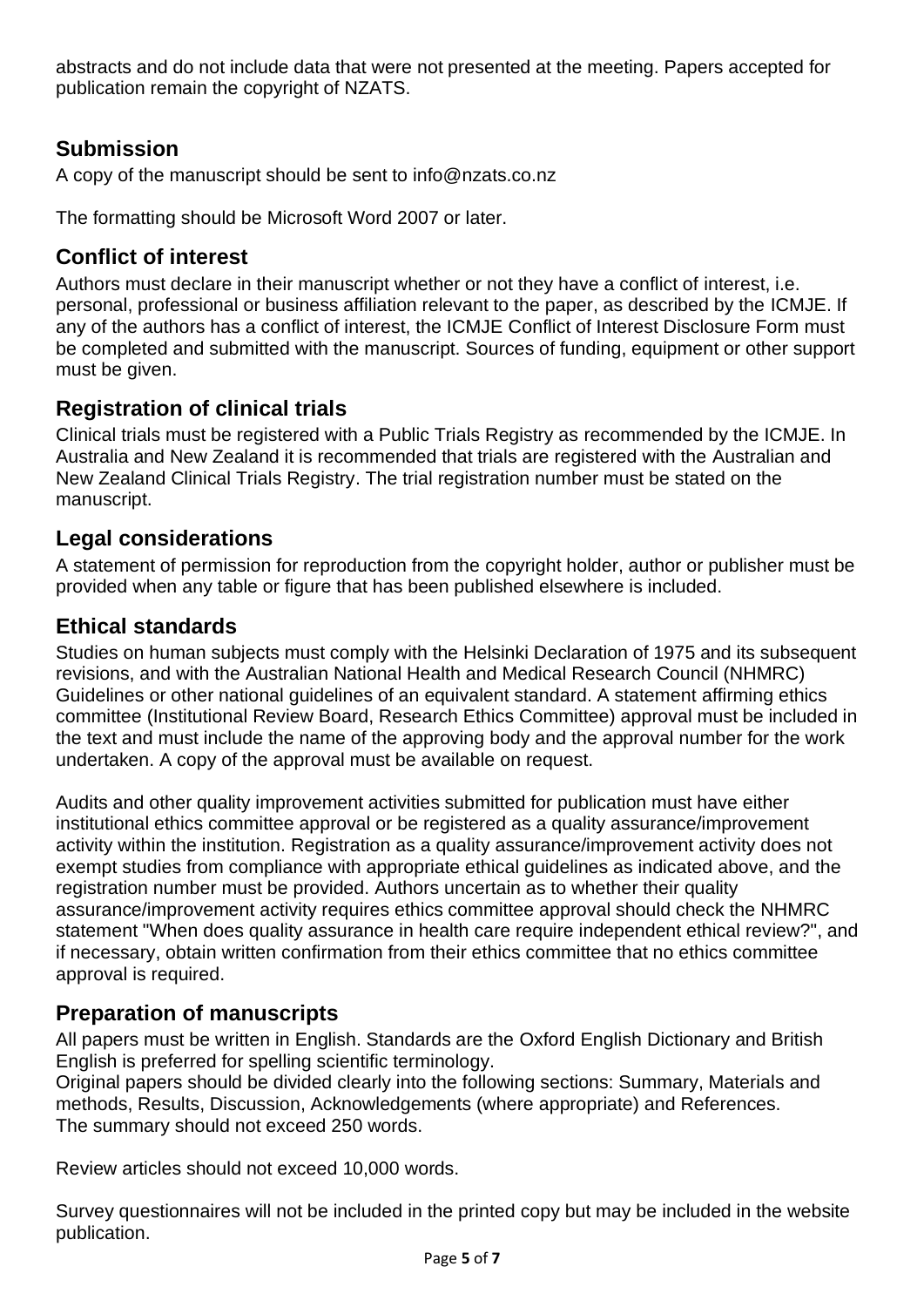Case reports should have a short summary not exceeding 100 words. The case history should be followed by the discussion, and the entire case report should preferably not exceed 1500 words in length. Similar considerations apply to case series, although a greater length may be accepted. Patients must be completely de-identified. Patients' consent or the consent of next of kin must be obtained before publication and this must be noted in the text.

# <span id="page-5-0"></span>**Formatting**

Formatting of title, sub-title, running heads etc. may be applied by the NZATS team. Bold type, multiple fonts and different point sizes should be avoided.

#### <span id="page-5-1"></span>**Tables**

Tables and appendices should follow after the text. The preferred position of these in the main body of text should be marked with an entry "Insert Table 1 here" etc. Use Arabic numerals to number the tables. Supply a brief title for each table and place explanatory matter in the table legend, not in the heading. Give each column a short or abbreviated heading. Explain all nonstandard abbreviations used in the table legend. Standard deviation (SD) is the accepted measure of variation in text and tables.

## <span id="page-5-2"></span>**Figures**

Figures should be computer-generated, photographed or professionally drawn. Freehand lettering is unacceptable. Letters, numbers and symbols should be clear and even throughout, and of sufficient size that when reduced for publication each item will still be legible. Titles and detailed explanations belong in the legends for illustrations, not on the illustrations themselves.

Figures depicting two dimensions of data should be presented with simple vertical and horizontal axes. Framing, shading, icons and the use of fanciful typefaces are unacceptable. The graph lines should be at least 0.25 pt in thickness. When symbols, arrows, numbers or letters are used to identify parts of the illustration, identify and explain each one clearly in the legend. The preferred position of these in the main body of text should be marked with an entry "Insert Figure 1 here". Use Arabic numerals to number the figures.

Standard error of the mean (SEM) is acceptable in figures for the sake of graphical clarity, provided that the numbers of observations are clearly stated.

# <span id="page-5-3"></span>**Online submission of figures**

Figures must be uploaded as separate files from the main body of the manuscript in the order an author wishes them to appear in the text. Figure legends should follow after the text in the Word document.

#### <span id="page-5-4"></span>**References**

All referencing should be of the APA style.

#### <span id="page-5-5"></span>**Abbreviations**

Generally, abbreviations should not be used in the title or summary. Standard common abbreviations may be used in the text, but must appear in parenthesis after the first use of the expression written out in full. If the expression appears fewer than 10 times in the text, it is preferable not to use an abbreviation. Too many abbreviations make the text difficult to read and understand.